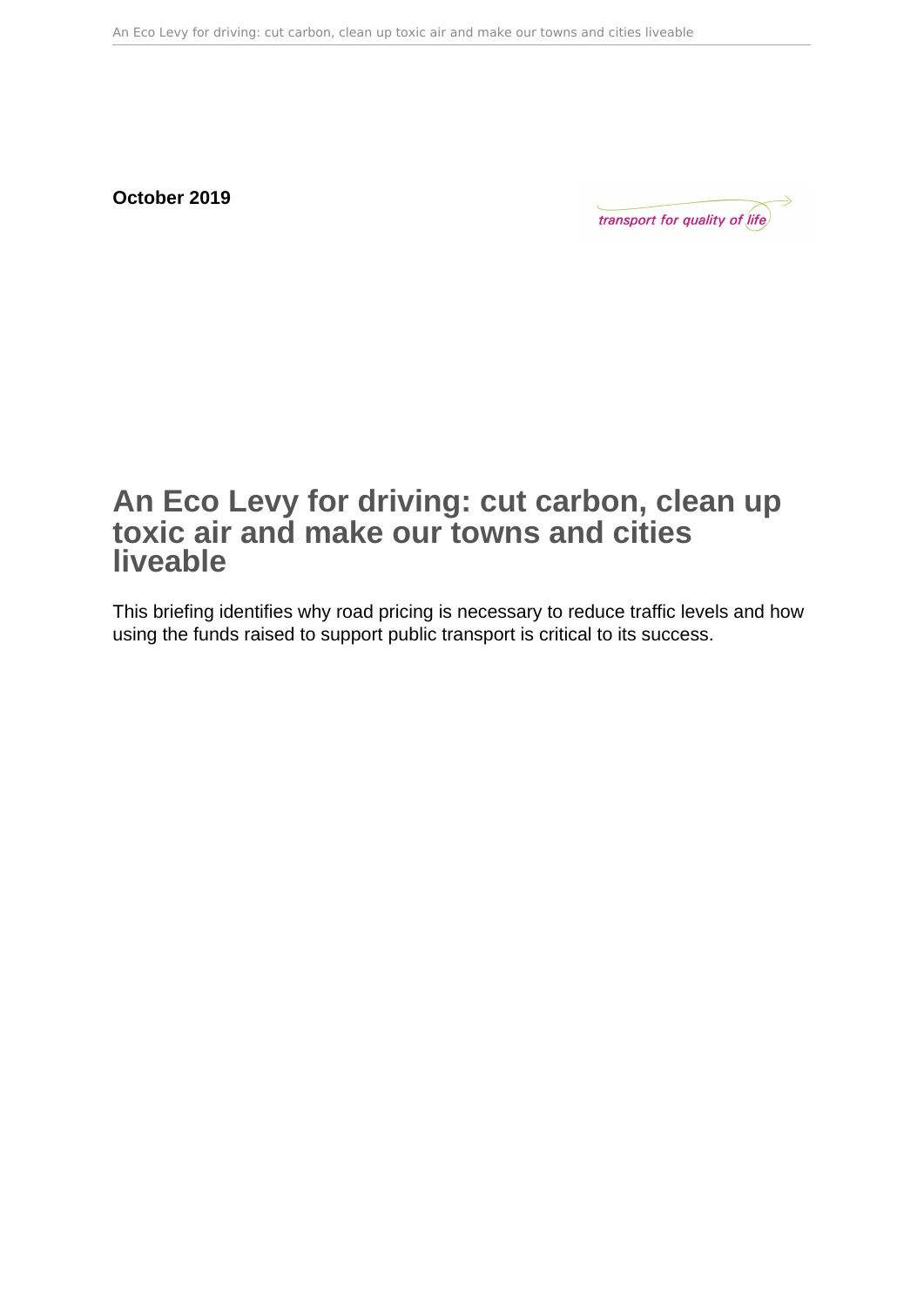- <span id="page-1-0"></span>1. Introduction
- 2. Why road pricing is needed in towns and cities
- 3. [Why road pricing is needed outside urban areas](#page-3-0)
- 4. [How much difference would road pricing make?](#page-4-0)
- 5. [Can road pricing be a vote winner?](#page-7-0)
- 6. [Objectives, framing and design](#page-9-0)
- 7. [Conclusions](#page-11-0)

## Introduction

This is the sixth in a series of eight papers commissioned by Friends of the Earth on the transport policies that are needed to cut carbon emissions in line with the Paris Agreement.

The first paper showed that we will need to reduce demand for car travel significantly, in addition to a rapid transition to electric vehicles, if we are to limit global warming to 1.5°C above pre-industrial levels[1](#page-13-0) .

Previous papers have explored how alternatives to driving (i.e. public transport, walking and cycling) should be improved, and how land use planning should be changed, to make this possible.

This paper considers what action is necessary to discourage driving, both in urban areas (which are the main focus of these briefings) and for long-distance travel on the strategic road network. It focuses in particular on the potential for an Eco Levy road pricing scheme to reduce carbon.

It explains why road pricing is needed in both towns and cities and also outside urban areas.

It also reports on evidence on the impact of existing urban road pricing schemes on traffic and carbon. It looks at how road pricing could be designed to be fair and achieve public support, and considers the objectives, framing and design of an Eco Levy road pricing scheme.

## Why road pricing is needed in towns and cities

In order to reduce car mileage in urban areas, it is necessary to make walking, bike and public transport attractive and viable options. But these on their own are not enough. Even where a viable alternative to driving is available, many people still travel by car. This is partly a result of habit and social norms – we drive today because we drove yesterday. So although good non-car options are necessary, they are not on their own sufficient to stimulate a society-wide change in how people travel.

Charging for driving prompts people to think twice, and to switch to non-car modes of travel for a significant proportion of their trips. This can reduce urban traffic volumes by as much as a fifth (and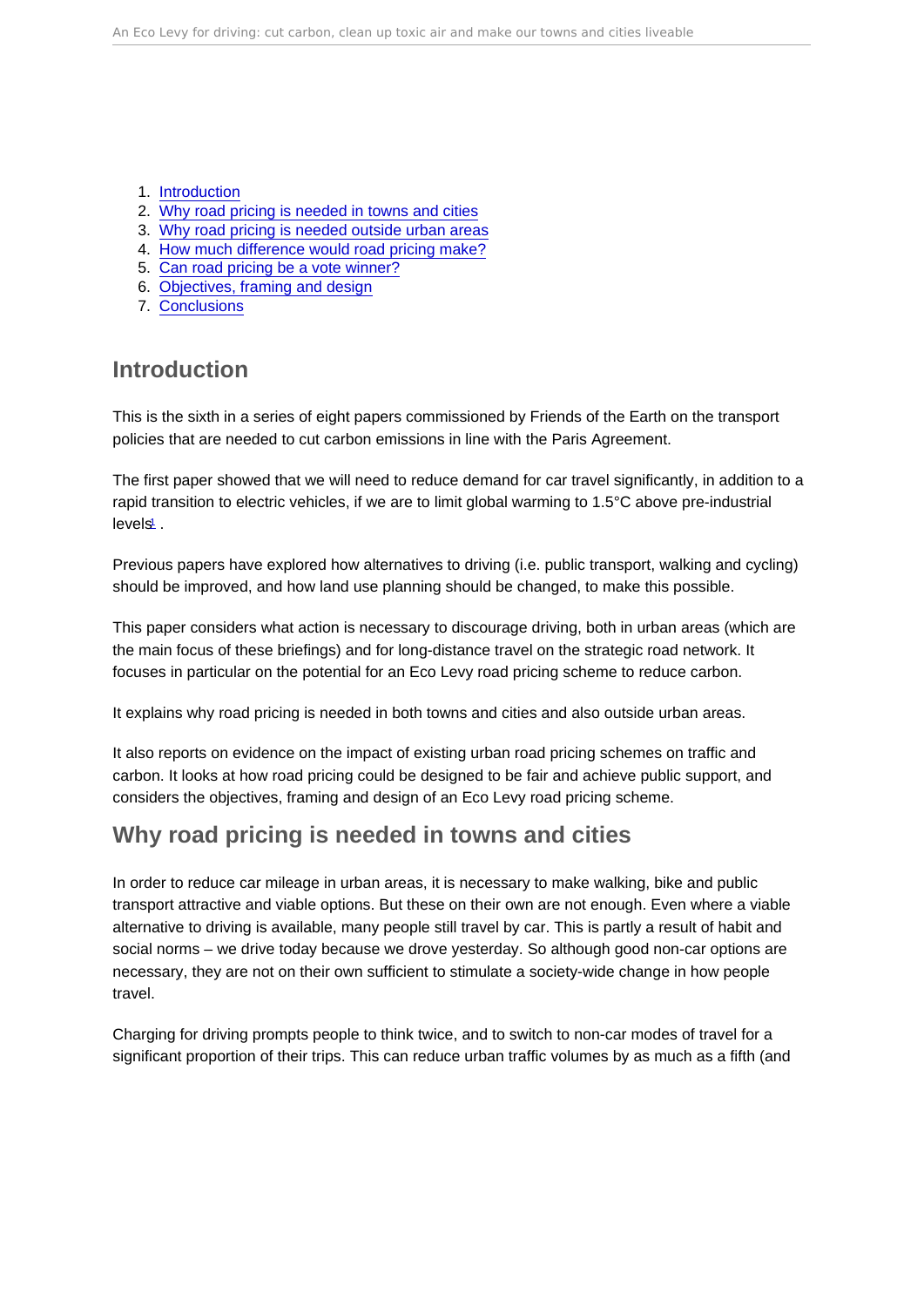<span id="page-2-0"></span>sometimes more). For example, Stockholm introduced a congestion charge for driving into the city centre in 2006. A few months before the charge came in, the city made major improvements to public transport, including more frequent rush hour services, 16 new bus routes to the city centre, 14 new express bus routes and 1500 new park-and-ride parking spaces at railway stations<sup>[2](#page-13-0)[3](#page-13-0)</sup>.

The evaluation of the Stockholm congestion charging scheme found that although this expansion of public transport was a prerequisite for charging, on its own it had little effect. However once the congestion charge came into force five months later, there was an immediate reduction of nearly a fifth (19%) in the number of vehicles crossing the charging 'cordon' around the city centre. Traffic in the inner city fell overnight by more than 15%. Carbon emissions fell by a similar amount.

In other words, Stockholm residents needed a disincentive to drive in order to prompt them to try the alternatives.

The existence of a charge for driving is more important than its size. As one academic review puts it: "in the relationship between charge levels and traffic volumes, there seems to be a discontinuity at the number zero."[5](#page-13-0)

The increase in the congestion charge in central London from £5 to £8 per day in 2005 led to only about a third of the impact that might have been expected from the response to the original charge in 2003.

In Stockholm and Gothenburg, where the congestion charge varies by time of day, traffic fell by the same amount in the off-peak period as during the rush hour, even though the charge was lower.

This means that even quite modest charges may stimulate significant change – it is the fact of having to pay at all that makes a proportion of people reassess their transport options.

Local authorities in the UK have had powers to charge for road use for nearly 20 years, but it has only happened in Londor<sup>[6](#page-13-0)</sup>, where Mayor Ken Livingstone introduced the central London congestion charge in 2003, and Mayor Sadiq Khan introduced an emissions charge (the Ultra-Low Emission Zone) in the same area of central London in 2019.

Attempts to bring in road pricing in Edinburgh in 2005 and Manchester in 2008 were abandoned after local referendums voted against them. A proposed scheme in Cambridge was also dropped in 2008.

However since then, experience in other cities (described below) suggests that it is possible for political leaders to win public support for road pricing, and that it is time for UK towns and cities to look at this policy tool again.

Nevertheless, the need for rapid action on climate change means that we do not have the luxury of waiting for each local authority to pluck up the courage to bring in a charge for driving. This means that government leadership is also required to make it a legal obligation for all urban areas to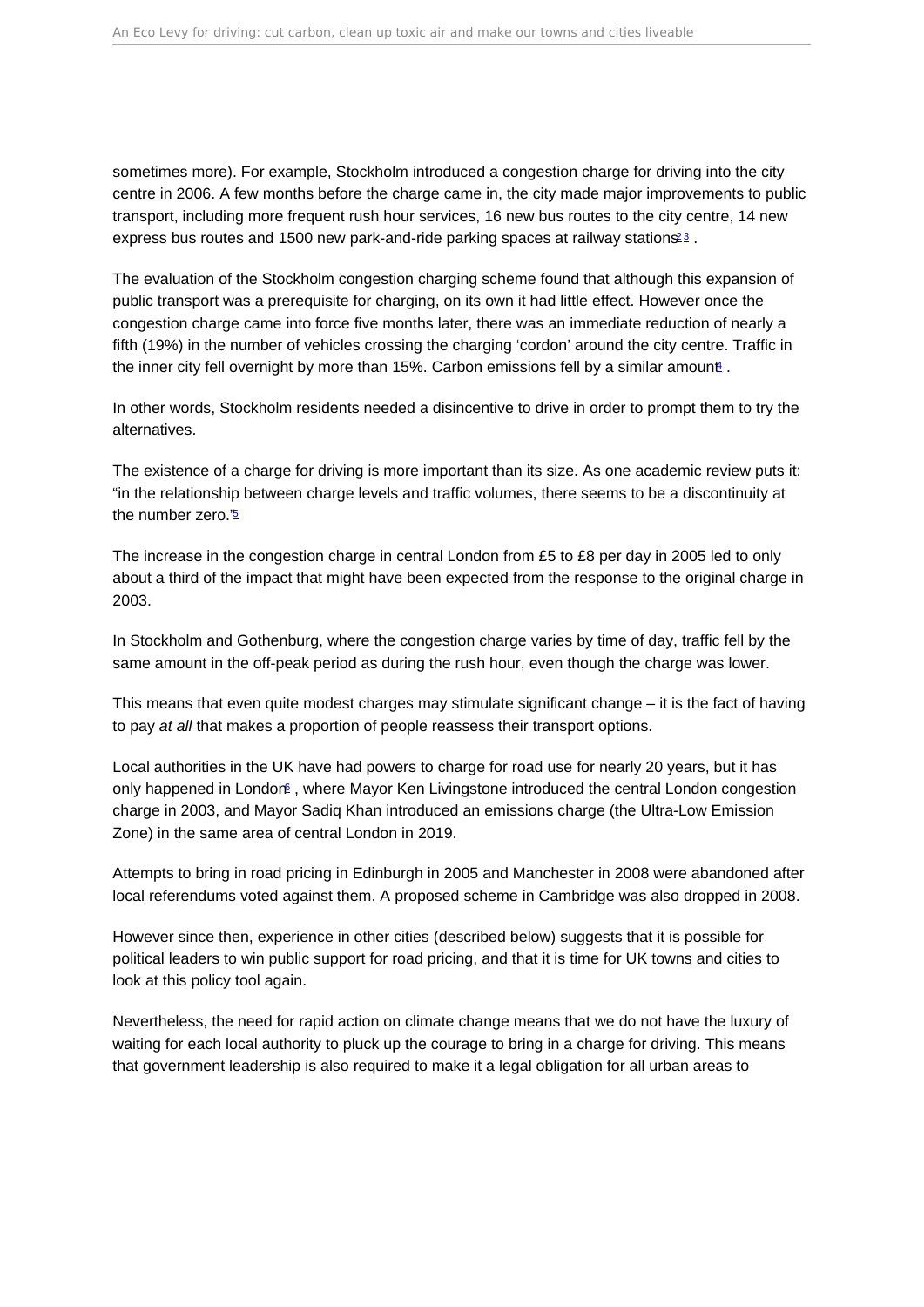<span id="page-3-0"></span>introduce road pricing within the next five years. The only exception to this should be if a local authority can meet climate targets<sup>[7](#page-13-0)</sup> in another way (for example, some towns might adopt a nonresidential parking lev $\ell$ , similar to the workplace parking levy in Nottingham<sup>e</sup>).

This obligation should be coupled with up-front funding from government to enable towns and cities to rapidly improve their public transport and to build a high quality cycle network, so there are good alternative options for people to use before road pricing comes in.

### Why road pricing is needed outside urban areas

There is also a strong case for a national road pricing scheme. Only about a third of carbon emissions from cars are in urban areas, and in order to meet the terms of the Paris Agreement, it is necessary to also cut car mileage for motorway travel and travel in peri-urban and rural areas.

Introducing a national road pricing scheme that is applicable to all roads is fraught with difficulty<sup>0</sup>. The urgency of action to tackle climate change is such that it would be better to adopt a more limited and tightly-defined scheme that could be introduced quickly.

We therefore believe that the government should bring in distance-based road pricing on the strategic road network (SRN) i.e. motorways and trunk 'A' roads controlled by Highways England. This has the advantage that it is a relatively 'bounded' task<sup>1</sup>, and is an achievable next step from the successful congestion charging scheme in London.

We argued in a previous paper<sup>[12](#page-13-0)</sup> that Highways England's role should be changed, and that it should be given a target to reduce carbon emissions from the SRN. Road pricing would be an effective way to do this - by making long car trips more expensive, it would encourage people to consider travelling by train.

Road pricing on the SRN would have more impact, and be more acceptable to the public, if train fares were reduced and simplified at the same time. Indicatively we estimate that even a modest 6p per km charge for cars to use the SRN might reduce car mileage on motorways and trunk roads by around a quarter, while at the same time raising enough revenue to halve all rail fares<sup>13</sup>.

One potential objection to road pricing on the SRN is that it would result in some traffic diverting to other roads. We therefore believe that local authorities should be able to opt in to a Highways England road pricing scheme, so that over time, more roads and areas would become part of it.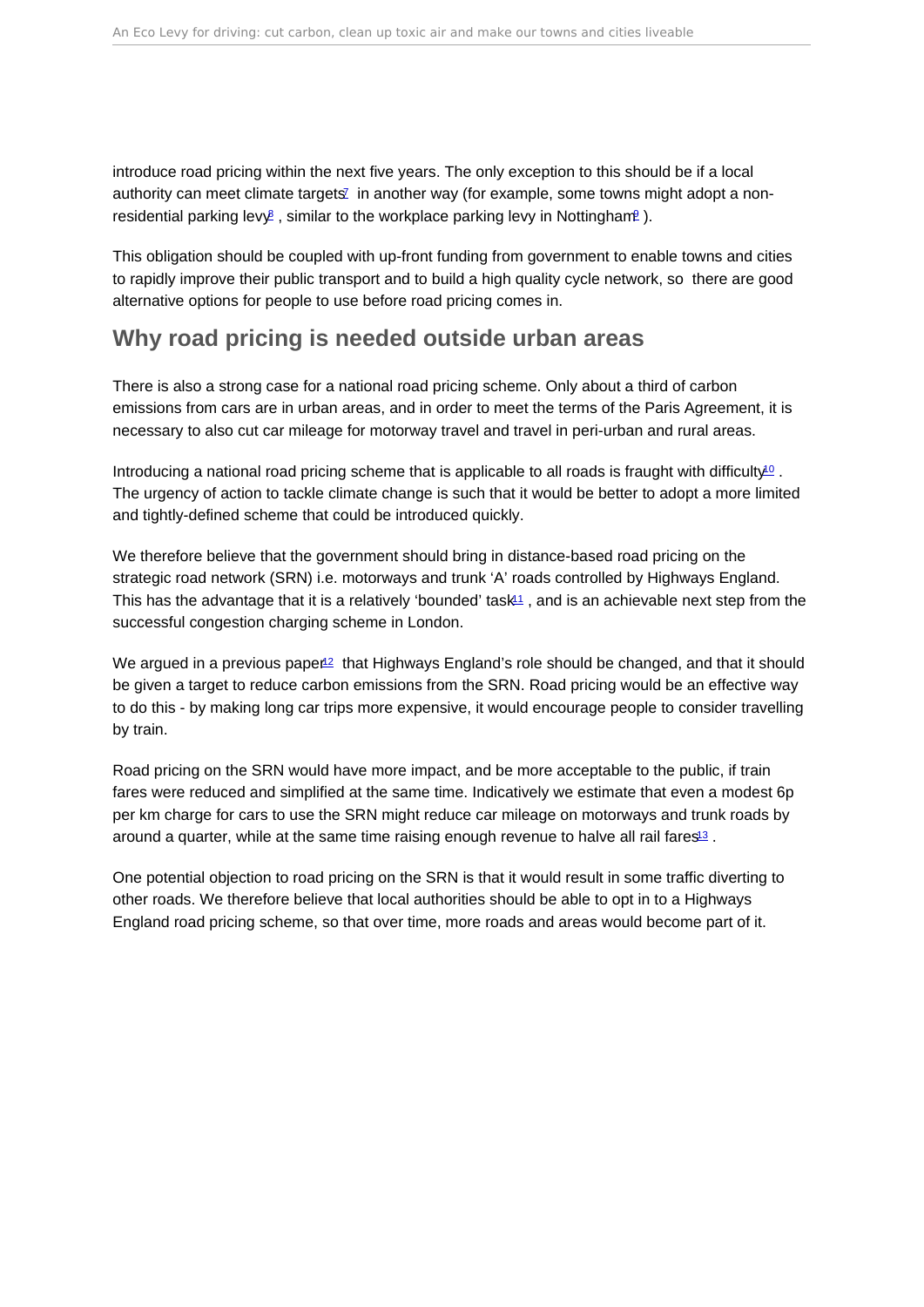<span id="page-4-0"></span>Because electric cars do not pay fuel duty, the shift from petrol / diesel to electric cars over the next 10-20 years will substantially reduce the cost of driving. If not addressed, this fall in the cost of driving will increase car mileage, which in turn will cause more congestion (and hence pressure for more road-building), more road crashes, and other negative impacts. A road pricing scheme on the SRN could eventually be extended to include all roads, and to replace fuel duty, to prevent these negative impacts.

Even with strong government leadership, introducing road pricing on the SRN will take several years. In the meantime, fuel duty is an important tool to constrain driving and reduce carbon emissions. However, the Chancellor has frozen fuel duty in cash terms since 2011 – which means that in real terms (allowing for inflation), fuel duty has fallen<sup>[14](#page-14-0)</sup>. The price of fuel at the pump is now 13% lower than it would have been without the freeze. As a direct result of this traffic has grown by 4%[15](#page-14-0) . The government has repeatedly said it will increase fuel duty in line with inflation in the next Budget but this commitment has repeatedly been broken<sup>[16](#page-14-0)</sup>.

At the very least, fuel duty should be increased to keep pace with inflation. But there is a strong argument for above-inflation increases in fuel duty as an interim measure before road pricing is brought in. The money raised would be substantial - a 1% above-inflation rise in fuel duty each year for the next five years would raise about an extra £280 million in the first year, rising to £1.4 billion in the fifth year. This could be used to reverse the cuts in bus services that have happened over the last decade, giving people an immediate alternative to driving.

## How much difference would road pricing make?

Schemes in central London, Stockholm, Gothenburg, Milan and Singapore, summarised below, provide evidence about the impact of road pricing in urban areas.

The lesson from all these cities is that road pricing can be a highly effective way of reducing the negative impacts of traffic.

#### **SINGAPORE**

Area Licensing Scheme (ALS) introduced in 1975, under which drivers paid a daily charge to enter central area (6 km<sup>2</sup>). Replaced in 1998 by electronic road pricing, with a toll that varied by time of day and vehicle type each time a vehicle passed a control point. In 2020, the system will change to a GPS-based charging system with vehicles charged per km driver<sup>[5](#page-13-0)</sup>.

The ALS reduced traffic entering central area by 44% initially. By 1988, traffic was 31% less than before ALS. Electronic road pricing caused a further drop in traffic in the central area of 10-15%. This was because people who had previously driven to work and used their car for travel during the day switched to public transport for some trips<sup>[17](#page-14-0)</sup>.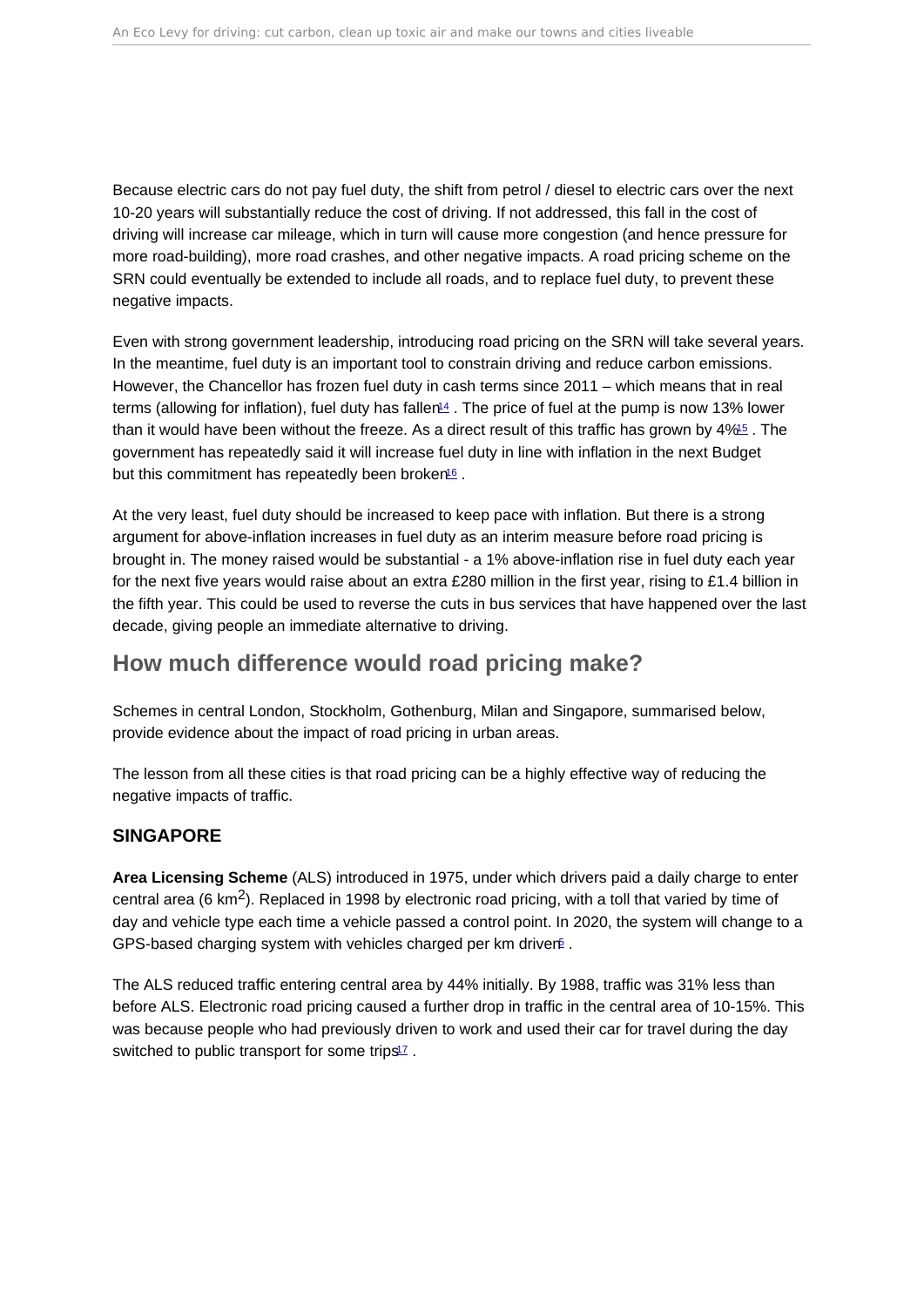#### <span id="page-5-0"></span>LONDON

Congestion charge introduced in central London (22  $km^2$ ) in 2003. Drivers are liable if their vehicle travels inside the charging zone between 7am and 6pm[5](#page-13-0) . An additional 'toxicity charge' for driving in the same area was introduced in 2017. Since April 2019 drivers of the most polluting vehicles pay an extra charge inside the same area (the Ultra-Low Emission Zone, ULEZ). This operates 24 hours a day.

The traffic entering the charging zone during hours of operation fell 18% initially, and 21% by 2007. Impact was biggest for cars (-36% by 2007); less pronounced for vans (-13%) and lorries (-5%). Carbon emissions from traffic inside the charging zone fell 16%, partly because there was less traffic and partly because remaining traffic flowed more freely<sup>[18](#page-14-0)</sup>.

#### **STOCKHOLM**

Congestion charge introduced in central Stockholm (35 km<sup>2</sup>) in 2006, initially as 6 month trial. Scheme was made permanent after referendum. Charge is payable 7.30-6.30pm, and is higher during rush hour. It is levied on vehicles as they enter or leave the charging zone<sup>[19](#page-14-0)[20](#page-14-0)</sup>.

The traffic entering /leaving charging zone fell 20%. Traffic inside charging zone fell 15%, and carbon emissions 14%. Car commuter trips into the zone fell 24%, mostly due to commuters switching to public transport. Trips for other purposes fell by similar amount (22%), mostly due to drivers changing destination or travelling less often<sup>[19](#page-14-0)[21](#page-14-0)[22](#page-14-0)</sup>.

#### MILAN

Pollution charge (known as Ecopass) introduced in city centre (8km<sup>2</sup>) in 2008. Charge applied to vehicles as they entered central area; varied according to vehicle type, with no charge for cleanest vehicles. From 2012, the scheme changed to a congestion charge, applied to all vehicles ('Area C'), but most polluting vehicles banned. From February 2019, ban on most polluting vehicles extended to much larger area (129 km<sup>2</sup>, 'Area B' $\frac{235}{2}$  $\frac{235}{2}$  $\frac{235}{2}$  $\frac{235}{2}$ .

The number of vehicles entering the city centre fell 47% between 2007 and 2017. There was a large increase in the number of people using the Underground, with counts at subway exits inside the charged area increasing by 12% [24](#page-14-0).[25](#page-14-0).

#### GOTHENBURG

Congestion charge introduced in 2013 and made permanent (even though rejected by small margin in a referendum) in 2014. Charge is levied on vehicles each time they cross cordon around city centre or one of two lines that radiate from cordon. Payable 6am-6.30pm; higher during the rush hour  $\overline{26}$  $\overline{26}$  $\overline{26}$  .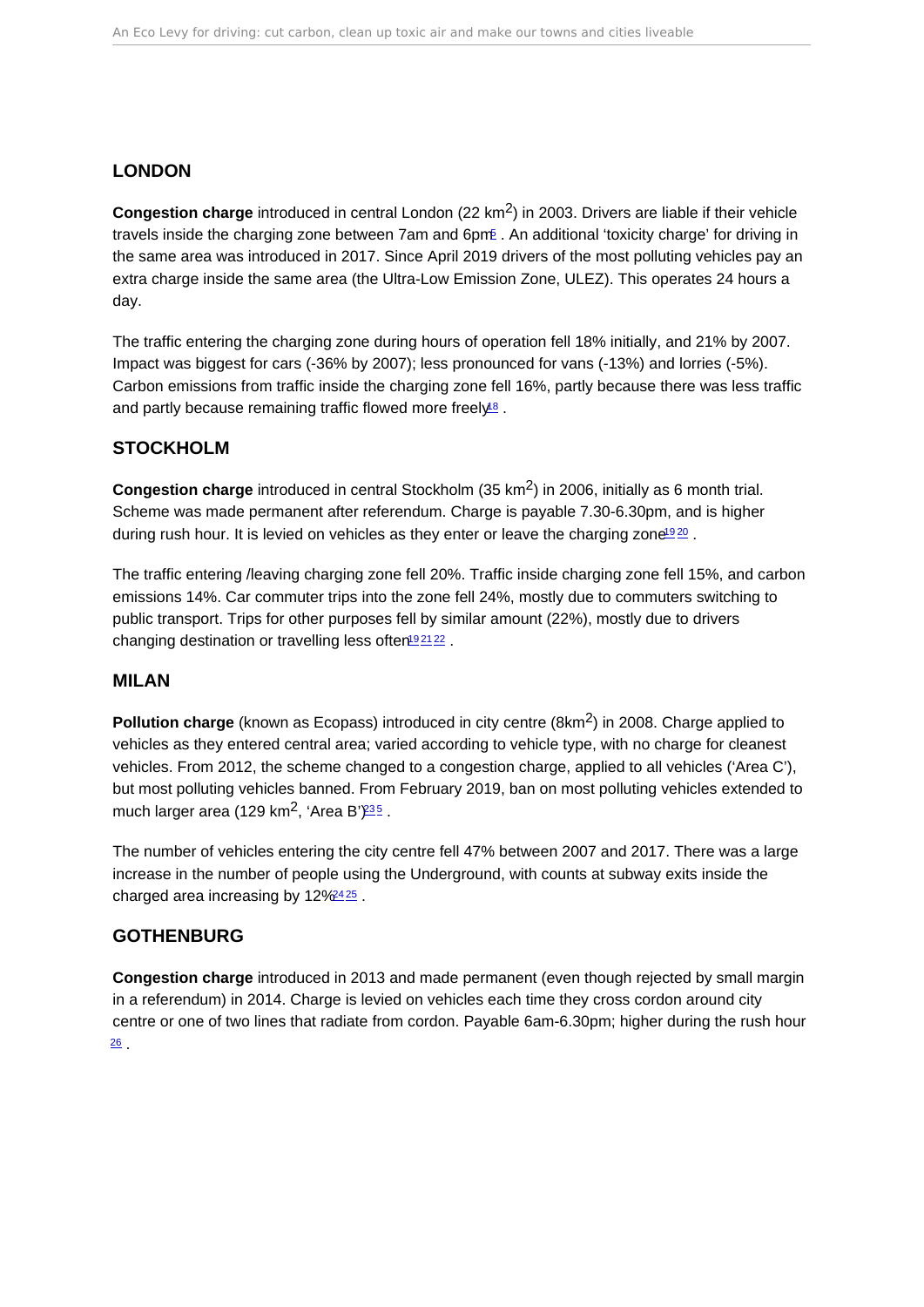<span id="page-6-0"></span>The traffic passing control points during charging hours fell 12%, and traffic on key roads inside charging area fell 9%. Commuters mainly responded by switching to public transport, while other travellers adapted by changing destination or travelling less often. Public transport ridership increased 7% between 2012 and 2013, with most of this increase due to congestion charge  $272628$  $272628$  $272628$ 

Some of these schemes are principally designed to reduce congestion. Others are intended to improve air quality by imposing higher charges on more polluting vehicles. No road pricing scheme has as yet had a main purpose of reducing carbon emissions.

Nevertheless the carbon reductions of these schemes are significant. Carbon savings of 14-16% are reported inside the London and Stockholm charging zones. Traffic reduction varies from 9% (within the charging zone in Gothenburg) to 47% (number of vehicles entering Milan city centre).

Effects on car driving are usually larger than the overall effects on all traffic. For example, in London the number of cars entering the congestion charging zone fell by 36% by 2007, compared to 13% for vans and 5% for lorries<sup>[29](#page-14-0)</sup>

The cities listed above charge motorists for driving within a particular area, or crossing a control point, but the charge is not based on distance driven. This will change when the Singapore GPS distance-based charging scheme is introduced in 2020<sup>80</sup>.

Distance-based schemes are better suited to charging drivers according to their actual environmental impact. For that reason they have recently been described by the Centre for London as 'simpler, smarter and fairer $31$ . They mean that a driver who only drives a short distance on an essential trip pays very little, and people who drive a lot pay more. Charges could also be graded according to the fuel consumption of the vehicle and the time of day. These second generation road pricing schemes could therefore be an even more effective way of reducing carbon emissions than the current areabased schemes.

It's worth noting that in all five cases summarised above, road pricing was introduced as part of a package of measures, and the revenue raised has mainly been used to improve public transport. For example, the Ecopass scheme in Milan was accompanied by new bus lanes, more frequent bus services and traffic calming<sup>2</sup>. As noted above, the Stockholm scheme was preceded by improvements to bus services, and over the longer term the revenue from the scheme is earmarked for metro and train investments $27$ . In London, the proceeds from the congestion charge are typically allocated to bus priority and walking and cycling schemes, improving the accessibility of public transport, fares reductions and similar measures<sup>[33](#page-15-0)</sup>.

This link between road pricing and public transport enhancements is important in increasing public support and also increases the effectiveness of the schemes.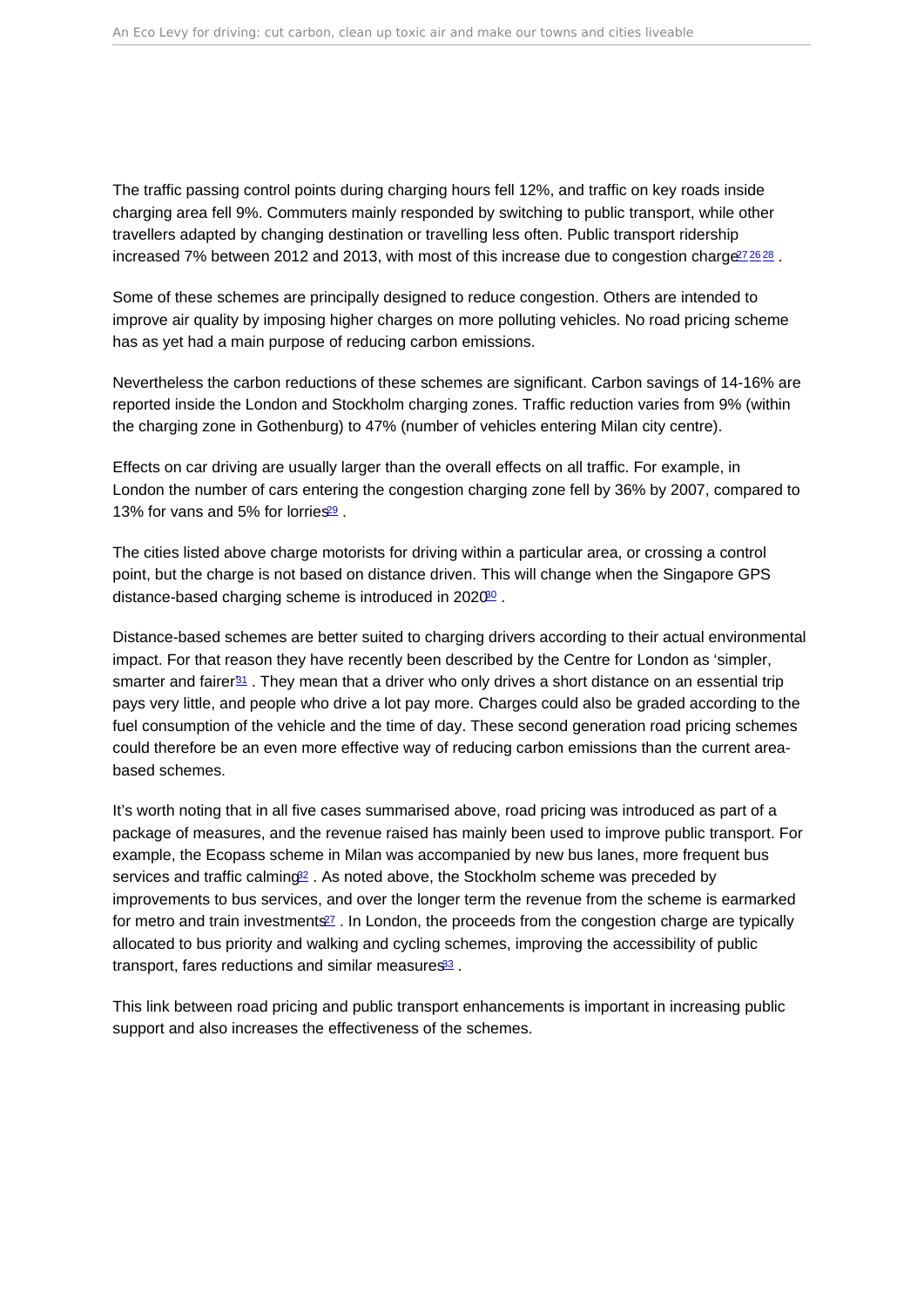## <span id="page-7-0"></span>Can road pricing be a vote winner?

Politicians are reluctant to introduce road pricing because they are concerned that it will be unpopular. But there is evidence to suggest that once people have experienced a road pricing scheme, their support for it increases.

In London, the proportion of residents supporting or opposing the congestion charge was evenly balanced in the three months before its introduction, with just under 40% supporting and just over 40% opposing it, as shown in monthly surveys. Once it began, support in monthly surveys increased to 48-59% and opposition fell to 24-31%<sup>[34](#page-15-0)</sup>. Around two-thirds (68%) of Londoners felt that they had gained from the congestion charge or it made no difference to them, whereas only a quarter (25- 28%) felt they were worse off. This result was consistent across central, inner and outer London. The groups most likely to say they had gained or were not affected were young people, older people, those on a low income and women<sup>[35](#page-15-0) [36](#page-15-0)</sup> – that is, the groups that politicians are most concerned about from an equity perspective.

In Stockholm, 40% of residents supported the congestion charge shortly before it was introduced, but this rose to 53% nine months after its introduction, and 70% seven years late $\mathbb{Z}^7$ . In Gothenburg, public support before the charges were introduced was just 27%, but this rose to 45% in the congestion charging referendum in 2014, and 51% in a poll at about the same time.

While both Swedish cities showed increasing support after road pricing was introduced, the lower absolute level of support in Gothenburg may have been partly because it is a more car-dependent city than Stockholm (with a public transport mode share of 26% for commuter trips, compared to 77% in Stockholm). It may also be because the revenue raised from the Gothenburg scheme was earmarked for a rail tunnel under the centre of the city, the West Link, which was a focus of significant opposition<sup>[26](#page-14-0)</sup>.

There is also evidence that media support for road pricing can shift once the effects of it are seen. In Stockholm, headlines changed from highly negative (e.g. "Congestion charging: even more chaos for road pricing") in December 2005 to very positive (e.g. "Stockholmers love congestion charging – People have realised the advantages – The dirge has turned into hymns of praise") in January 2006. The proportion of negative articles fell from 39% in autumn 2005 to 22% in autumn 2006, while the proportion of positive articles rose from 3% to 42%[37](#page-15-0) [38](#page-15-0) .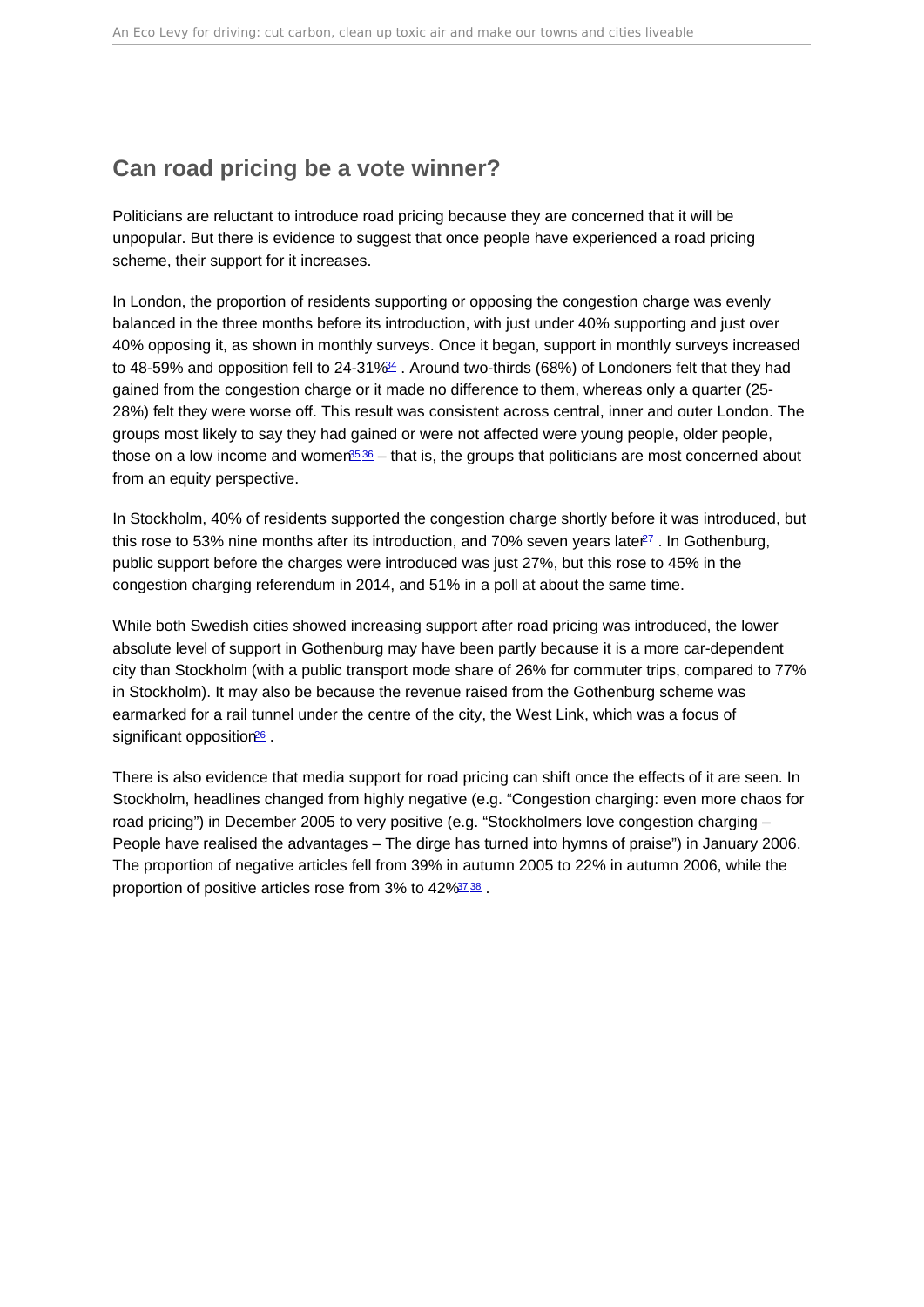<span id="page-8-0"></span>One reason why support grows after the introduction of road pricing is that people can see that it works. In Stockholm, a large survey after the congestion charge had been in place for a year found a high degree of agreement that the scheme had reduced congestion and improved air quality  $\frac{37}{10}$  $\frac{37}{10}$  $\frac{37}{10}$ Survey respondents said that the congestion charge had more positive effects than they had expected (easier parking, less congestion, less pollution) and cost them less than they had expected<sup>[3](#page-13-0)</sup> . The effects of the charge were plain to see: on approach roads to the city centre, queue times decreased by a third in the morning rush-hour and were halved in the afternoon rush hour.

A further reason for support is that in practice, a fairly small proportion of households are responsible for a large share of total miles driven (and hence charges paid, and carbon emissions)<sup>38</sup>. For most people, the additional cost of road pricing is fairly modest.

In one intensively-studied two-week period, nearly half of all privately-owned cars in Stockholm County incurred at least one charge for entering the charging zone. But 75% of the congestion charges paid by private vehicles originated from just 5% of the county's residents, and a third of the charges paid by private vehicles came from just over 1% of residents<sup>[40](#page-15-0)</sup>. In other words, there are more winners than losers.

This is reinforced if the revenues are used to improve public transport, reduce fares, and improve the city environment. The winners tend to be people on lower incomes, young people, single people and women, who pay relatively few congestion charges (on average) and use public transport more than other groups $40$ .

Looking across numerous studies, the key factors that determine whether a road pricing scheme is publicly acceptable are that the rationale for it is clearly explained and justifiable; that it is perceived to be fair; that it is easy to understand; and that it is effective. Public acceptance increases if road pricing is combined with other measures that improve alternatives to driving, and if people feel adequate alternatives already exis<sup>[41](#page-15-0)</sup> [42](#page-15-0) [43](#page-15-0) [44](#page-15-0) [45](#page-15-0) [46](#page-15-0).

The most often-mentioned factors leading to successful implementation of the London congestion charge are that it was part of an integrated transport strategy; it was coupled with increased investment in an already well-functioning public transport system; and that the Mayor Ken Livingstone showed strong leadership. The design of the scheme was pragmatic, with the views of stakeholders being taken into account and exemptions and modifications made to the design of the scheme during its development<sup>[43](#page-15-0)</sup>.

A road pricing scheme is more likely to be politically achievable early in the electoral cycle, so that politicians are not facing an election at the moment when support is lowest, just before a scheme is introduced<sup>[47](#page-15-0)</sup>

A key determinant of success in London was that there had been good preparation for the scheme (through a technical study into road charging options for London, ROCOL, which was undertaken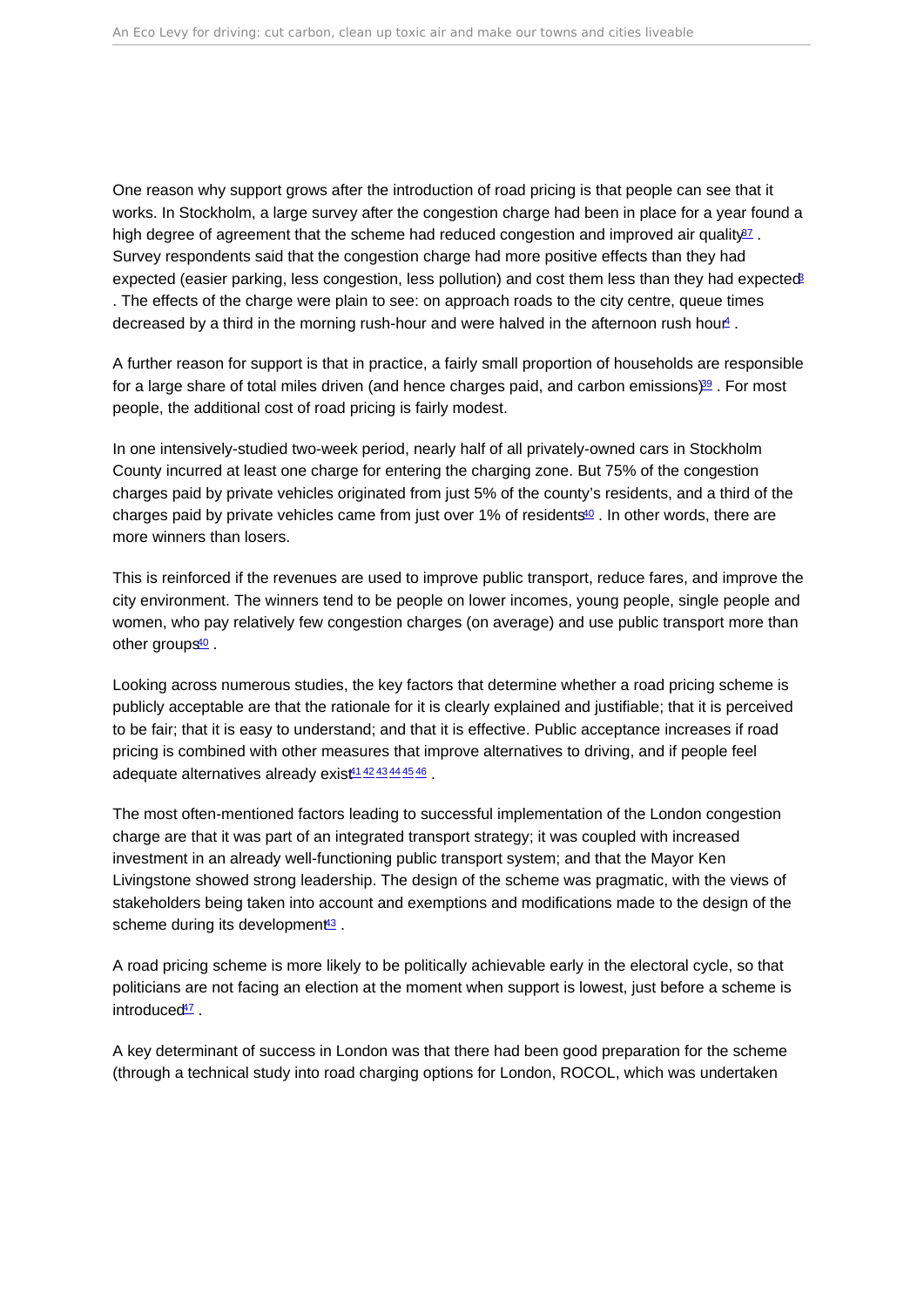<span id="page-9-0"></span>before the mayoral election), enabling Ken Livingstone to press ahead with implementing the congestion charge immediately after he became Mayo<sup>[47](#page-15-0)</sup>.

## Objectives, framing and design

A road pricing scheme will only command public support, and be effective in cutting carbon emissions, if it has the right objectives, framing and design.

#### What's the objective?

In contrast to the schemes described above, some road pricing schemes have the primary objective of raising funds for road construction and maintenance. Many European countries use motorway tolls for this purpose, and in Norway, more than 100 local toll schemes have been implemented with this aim, including some in cities<sup>[48](#page-15-0)</sup>.

When the first urban toll ring scheme was introduced in Bergen in 1986, almost all the net income was used for road construction, although priorities later shifted so that about half of the income was used in this way. Although the Bergen toll resulted in a small initial reduction in traffic of about 6%, the infrastructure that was built with the toll income facilitated further traffic growth<sup>19</sup>.

The RAC has argued for road pricing on all UK roads, replacing fuel duty, with some of the income used for road-building<sup>60</sup>. From an environmental perspective, it is nonsensical to use revenues from road pricing in this way because road-building generates traffic (therefore increasing carbon emissions), as the Norwegian example shows. In any case, road pricing obviates the 'need' to build more roads because it can match traffic volume to the available road capacity.

In the past, a national road pricing scheme with the dual objectives of replacing declining fuel duty revenue and reducing congestion has been proposed. Proponents of this scheme argued that it should increase the cost of driving in congested urban areas but should be fiscally neutral (ie should not increase the total tax paid by drivers). A scheme with these objectives would be problematic because it would make driving in rural areas cheaper, and hence result in more traffic, more carbon emissions, road casualties, noise, pollution and community severance in these areas<sup>1</sup>.

These examples suggest that road pricing in urban areas and on the SRN should have the explicit objective of cutting carbon emissions and improving the environment. This is not compatible with an objective of raising money for more road infrastructure. Similarly, a scheme on the SRN (or a national scheme covering all roads) will not be effective if its objective is confined to reducing traffic in the most congested areas.

#### What's the framing?

Over the last two decades, almost all the discussion about road pricing in the UK has been framed in terms of congestion-relief, or as a way of dealing with the impending decline in fuel duty or raising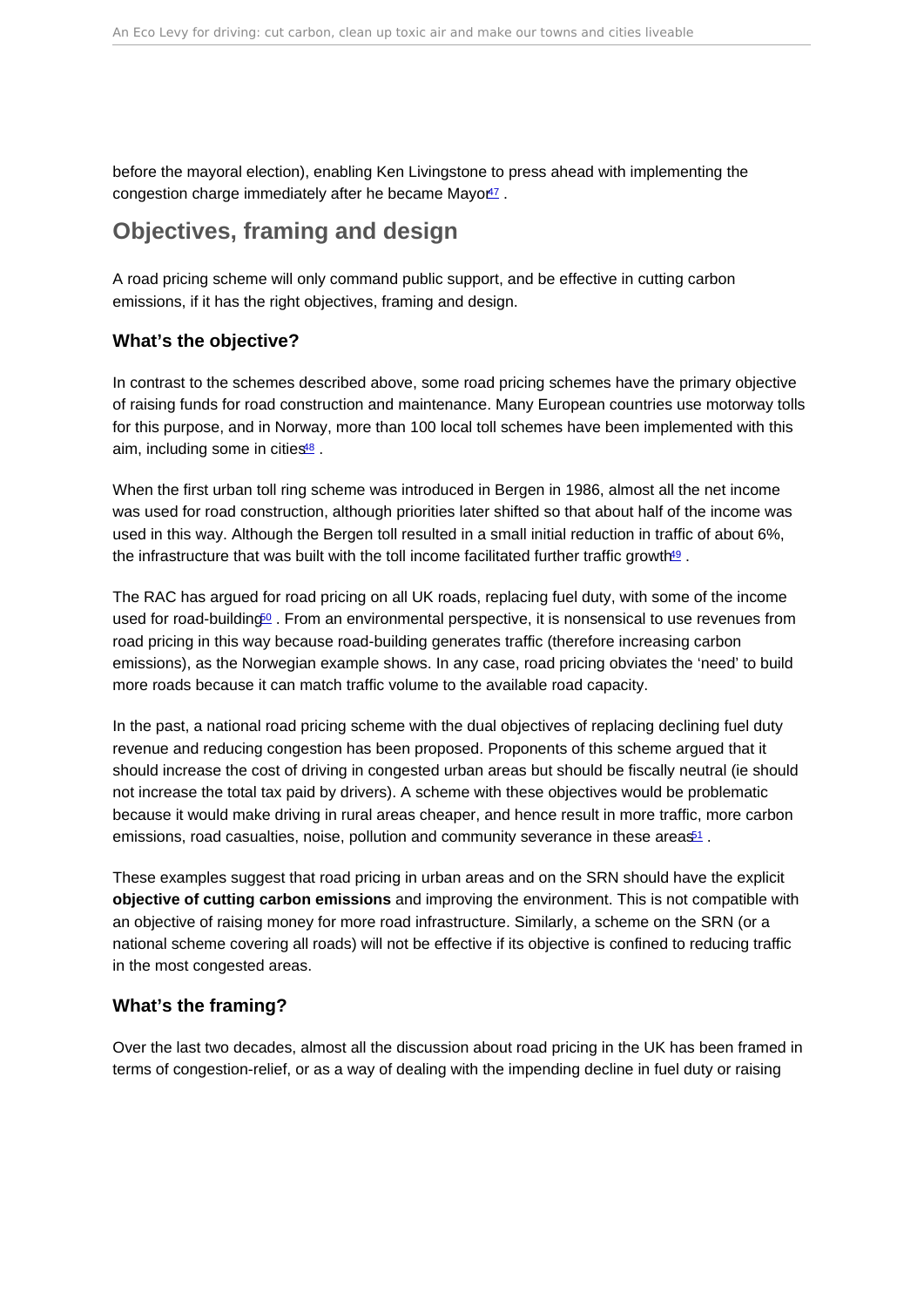<span id="page-10-0"></span>money for roads. The problem with this rather technocratic framing is that it doesn't strike enough of a chord with voters. It's too much about efficiency and not enough about values. Drivers may find congestion annoying, but it isn't an issue that stirs the heart.

However, if road pricing is framed as a way of tackling climate change, cleaning up toxic air, and making towns and cities healthier and more liveable, many more people will care strongly about it, and that will create the space for politicians to  $ac6253$ .

It's notable that the recent introduction of the Ultra-Low Emission Zone in London received strong support from groups like Mums for Lungs. Just before ULEZ came in, the focus of London's Evening Standard was on the fact that 'more than 800 parents, doctors and teachers have written to Mayor Sadiq Khan urging him to expand the zone to cover the whole of Greater London.<sup>[54](#page-16-0)</sup>

Similarly, the Ecopass scheme in Milan, which was initially framed as a clean air measure, received one of the highest levels of popular support of any of the schemes described in this paper. In a 2011 referendum, 79% of voters supported a proposal for it to be extended to all vehicles and widened to cover more of the city, alongside improvements to public transport, with the aim of halving traffic and pollution[32](#page-15-0) .

Other evidence shows that a framing of 'achieving environmental improvements' has the most positive impact on levels of support. Earmarking the income from road pricing to improve public transport is more popular than using it as a way of raising  $\text{tax}^{41\,27}$  $\text{tax}^{41\,27}$  $\text{tax}^{41\,27}$  $\text{tax}^{41\,27}$  $\text{tax}^{41\,27}$ .

Residents are more likely to support a scheme to improve the environment than a scheme to finance infrastructure<sup>[55](#page-16-0)</sup>. In Gothenburg, the linkage of the congestion charge to a big project, the West Link rail tunnel, reduced its popularity (even though the rail tunnel was supported by politicians and business leaders)<sup>[56](#page-16-0)</sup>.

In Stockholm support for the congestion charge fell in 2016, partly because the revenue is starting to be used for 'mega-projects' which will take a long time to complete and offer no immediate benefits<sup>[27](#page-14-0)</sup>.

This suggests that framing road pricing as an Eco Levy is likely to result in more support (and therefore a greater chance of implementation) than framing it as a congestion charge or a way of raising money for big infrastructure schemes.

#### How should an Eco Levy for driving be designed?

The evidence from the road pricing schemes discussed above provides some pointers about how an Eco Levy should be designed so it has maximum effect on carbon emissions and receives public backing: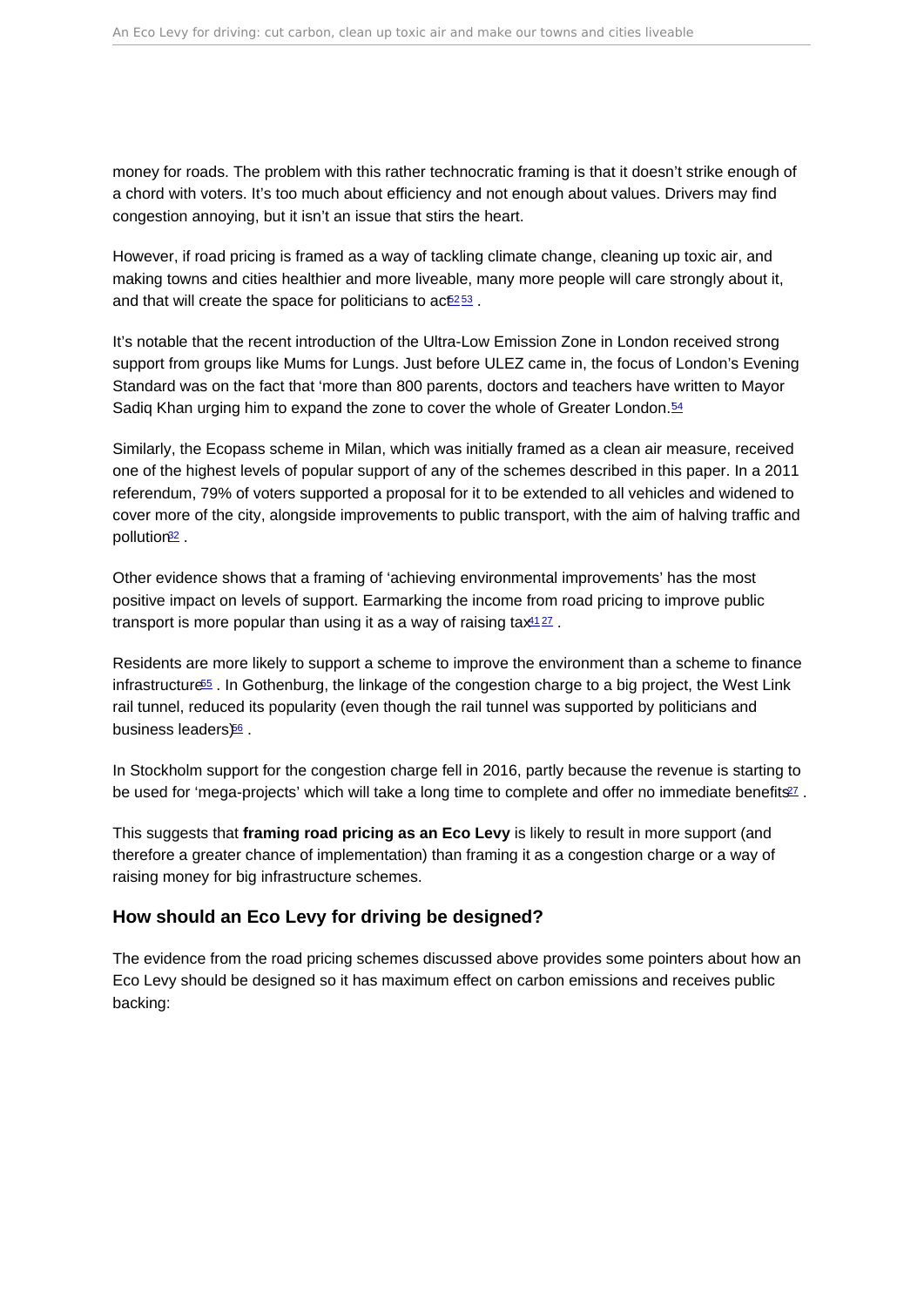<span id="page-11-0"></span>1. There should be up-front investment in public transport in the months before an Eco Levy is introduced.

2. The revenue should be invested in quick wins that further improve the alternatives to driving. These include more bus services; cheaper fares (or free bus travel); segregated cycle lanes; and street improvements to create great spaces for walking.

3. The scheme should be simple and easy to understand  $57$ . The levy should apply 24-hours a day, 365 days a year. It should be distance-based, like the scheme that will be introduced in Singapore in 2020, and should apply to all driving throughout a built-up area (ie all types of roads). It should be lower for battery electric vehicles.

4. It's important to design the scheme in a flexible way, making exemptions and adjustments to achieve wider buy-in.

However, assuming an Eco Levy covers a whole city, as opposed to a city centre, blanket exemptions for residents won't work, since that would make most car mileage exempt. In Milan, where the new 'Area B' scheme covers most of the city, residents with more polluting cars are permitted to use their cars in the city on a certain number of days per year (50 in 2019; 25 in 2020) before they become liable for a penalty charge. With a distance-based Eco Levy, residents could be given a certain number of 'free miles' each yea<sup>68</sup>. These could be supplemented by a certain number of free trips by public transport each year.

5. Once it has been implemented, the impacts of the levy on traffic, carbon emissions, air quality, use of public transport, and people's perceptions should be monitored and communicated, so residents understand the benefits and can see that other people like them support the scheme.

6. The government should provide support to the first local authorities to implement an Eco Levy for driving. Alternatively, a leading city – such as London – could set up the systems for a distancebased Eco Levy, and share or sell their expertise to other local authorities (as well as implementing the levy itself). This would be quicker than each local authority implementing a levy independently, and would have the benefit for drivers that the technology and payment method would be the same everywhere.

## **Conclusions**

The following are must-do actions to reduce transport carbon.

Urban areas should implement a distance-based Eco Levy for driving within five years. The government should make this obligatory, as a means of achieving local carbon budgets.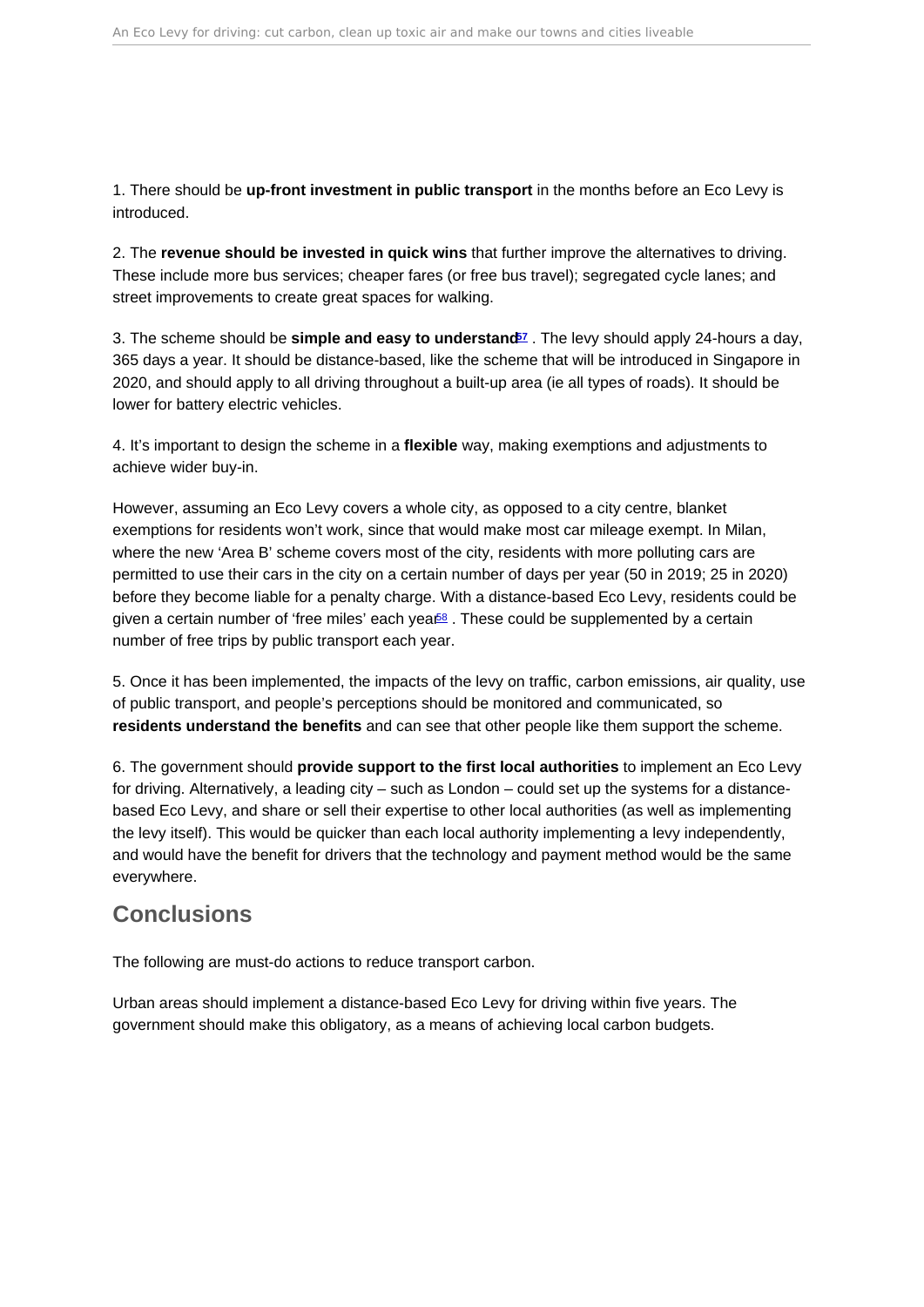The government should provide up-front funding to urban areas immediately to enable sustainable transport alternatives to be improved in preparation for the Eco Levy.

The money raised from the levy should be invested in more bus services, cheaper fares (or free bus travel); segregated cycle lanes and street improvements for walking.

Highways England should be required by government to introduce an Eco Levy on the SRN, with the money raised being used to reduce rail fares, providing an attractive alternative for long-distance travel.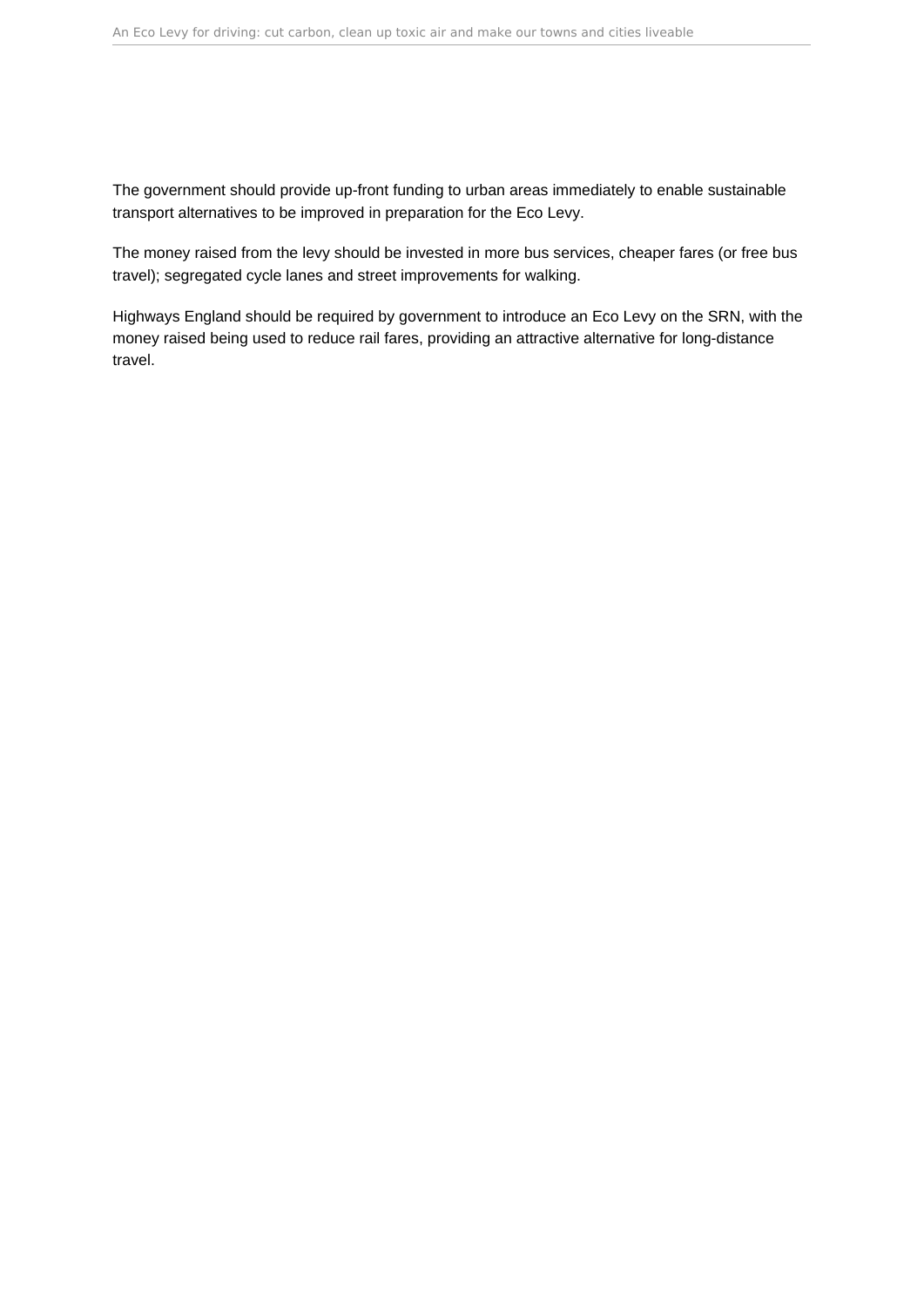#### <span id="page-13-0"></span>Notes

[1](#page-1-0) We estimate car mileage will need to be reduced in the order of 20-60% by 2030 compared with 2016 levels, depending on a range of factors such as the rate of uptake of electric cars, improvements in conventional car emissions, and rate of decarbonisation of the power grid. Hopkinson L. and Sloman L. (2019) More than Electric Cars: Why we need to reduce traffic to reach carbon targets. Briefing for Friends of the Earth.

[2](#page-2-0) Swedish Road Administration (2006) Trial Implementation of a Congestion Tax in Stockholm

[3](#page-2-0) [a](#page-2-0) [b](#page-8-0) Schuitema G., Steg L. and Forward S. (2010) Explaining differences in acceptability before and acceptance after the implementation of a congestion charge in Stockholm Transportation Research Part A, 44, 99-109

[4](#page-2-0) [a](#page-2-0) [b](#page-8-0) City of Stockholm (2006) Facts and Results from the Stockholm Trials Final Version December 2006

[5](#page-2-0) [a](#page-2-0) [b](#page-4-0) [c](#page-5-0) [d](#page-5-0) Lehe L. (2019) Downtown congestion pricing in practice Transportation Research Part C, 100, pp200-223

[6](#page-2-0) Strictly speaking, there is also a small scheme in Durham, introduced in 2002, but it applies to just one street.

[7](#page-3-0) We argued in a previous paper that government should set budgets and targets for carbon emissions from transport for local authorities, aligned with national budgets and targets for transport carbon. Hopkinson L. and Sloman L. (2019) Getting the Department for Transport on the right track (weblink to be added). Briefing for Friends of the Earth.

[8](#page-3-0) This would be like the workplace parking levy that was pioneered in Nottingham in 2012, but the law should be changed so it can also be applied to parking at supermarkets, leisure centres, visitor attractions and other destinations. Flack S. (2018) Workplace parking levy in Nottingham - and more...

[9](#page-3-0) Flack S. (2018) Workplace parking levy in Nottingham - and more....The levy in Nottingham is paid by all employers with more than 10 commuter parking spaces. Employers can choose whether to pass on the charge to their employees: amongst the biggest employers, eight out of 10 do this. The money raised from the levy (about £10 million per year) has enabled Nottingham council to develop a tram network; improve the railway station; buy a fleet of electric buses for a network serving the city's main employment sites, hospitals and universities; and provide sustainable travel grants to employers. Since Nottingham council introduced the levy and public transport improvements, trips by public transport have increased by 15%, and traffic volumes have fallen by 9%. In fact, Nottingham achieved the largest reduction in traffic mileage per person of any English local authority outside London in the five years to 2015 (Sloman L., Cairns S., Goodman A., Hopkin J., Taylor I., Hopkinson L., Ricketts O., Hiblin B. and Dillon M. (2018) Impact of the Local Sustainable Transport Fund: Synthesis of Evidence Report to Department for Transport).

[10](#page-3-0) Difficulties are not so much technical as political and strategic, as discussed

[11](#page-3-0) Walker J. (2011) The Acceptability of Road Pricing RAC Foundation.

[12](#page-3-0) Hopkinson L. and Sloman L. (2019) Getting the Department for Transport on the right track (weblink to be added). Briefing for Friends of the Earth.

[13](#page-3-0) Car / taxi traffic on the SRN was 111 billion vehicle km in 2017, according to TRA4111 Strategic road network traffic, and income from passenger fares on the rail network was £9.7 billion in 2016/17, according to Office of Rail and Road (2018) UK rail industry financial information 2016-17. We assumed each 10% increase in the combined cost of fuel and road user charges reduces miles driven by 3% (i.e. an elasticity of -0.3, in the mid-range of fuel price elasticity estimates quoted by Road traffic demand elasticities); a cost of petrol of £1.21/litre; and average new car fuel consumption of 5.5l per 100km (by the time road pricing is introduced, this will be the average fuel efficiency). Using these assumptions, a 6p/km charge for cars on the SRN would reduce car distance by 27%, and raise £4.9 billion per year, sufficient to halve the cost of rail travel. A 6p/km charge is equivalent to about the price of a cup of coffee (£2) added to the average 33km daily commuter return trip, or about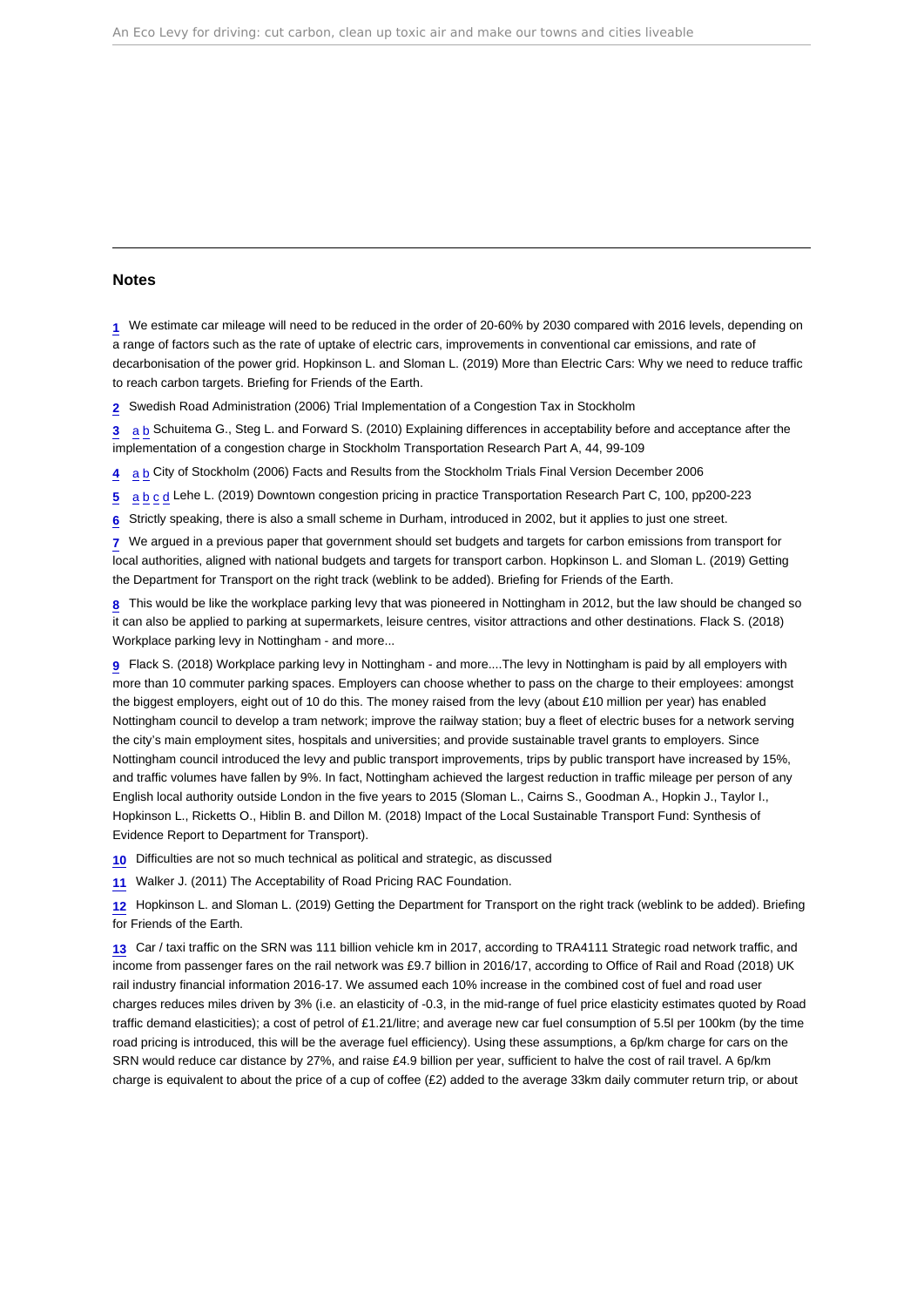<span id="page-14-0"></span>£316 per year for an average car mileage of 5272km/year. It would be feasible for about three-quarters of the avoided car mileage to switch to rail: assuming average car occupancy of 1.55, we estimate this would increase rail passenger mileage in England from roughly 60bn km to roughly 95bn km (similar to the increase in rail passenger mileage in the last 25 years). It would require investment in upgraded line capacity and new rail lines, and increased train frequencies. Some of the avoided car mileage might switch to long-distance coach; some might have higher vehicle occupancy (e.g. through car sharing for commuting); and some destination substitution would also be likely to take place (e.g. driving to a nearby shopping centre rather than a more distant one).

[14](#page-4-0) House of Commons Library (2018) Taxation of road fuels. Fuel duty for petrol and diesel has been 57.95p per litre since 2011.

[15](#page-4-0) Begg D. and Haigh C. (2018) The unintended consequences of freezing fuel duty.

[16](#page-4-0) Office for Budget Responsibility Fuel duties: policy measures accessed 31.03.2019. Planned fuel duty increases have been announced and then cancelled 13 times since 2010.

[17](#page-4-0) Chin K. (2005) Road pricing - Singapore's 30 years of experience

[18](#page-5-0) Transport for London (2008) Central London congestion charging impacts monitoring: sixth annual report.

[19](#page-5-0) [a](#page-5-0) [b](#page-5-0) Börjesson M., Eliasson J., Hugosson M. and Brunell-Freij K. (2012) The Stockholm congestion charges – 5 years on. Effects, acceptability and lessons learnt Transport Policy 20, 1-12

[20](#page-5-0) Eliasson J. (2014) The Stockholm congestion charges: an overview Centre for Transport Studies, Stockholm Working Paper 2014:7

[21](#page-5-0) City of Stockholm (2006) Facts and Results from the Stockholm Trials Final Version.

[22](#page-5-0) Trivector Traffic (2006) Changes in travel habits in Stockholm County: effects of the Stockholm trial.

[23](#page-5-0) Cavallaro F., Giaretta F. and Nocera S. (2018) The potential of road pricing schemes to reduce carbon emissions Transport Policy 67, 85-92

[24](#page-5-0) Lehe L. (2019) Downtown congestion pricing in practice Transportation Research Part C, 100, pp200-223 reports that the number of vehicles entering the city centre fell from 159,000 per day in 2007 to 85,000 per day in 2017.

[25](#page-5-0) Croci (2016) Urban road pricing: a comparative study on the experiences of London, Stockholm and Milan Transportation Research Procedia, 14, 253-262

[26](#page-5-0) [a](#page-5-0) [b](#page-6-0) [c](#page-7-0) Börjesson M. and Kristoffersson I. (2015) The Gothenburg congestion charge. Effects, design and politics Transportation Research Part A, 75, 134-146

[27](#page-6-0) [a](#page-6-0) [b](#page-6-0) [c](#page-7-0) [d](#page-10-0) [e](#page-10-0) Börjesson M. and Kristoffersson I. (2018) The Swedish congestion charges: ten years on Transportation Research Part A, 107, 35-51

[28](#page-6-0) West J. and Börjesson M. (2018) The Gothenburg congestion charges: cost-benefit analysis and distribution effects Transportation, 1-30

[29](#page-6-0) The smaller impact on vans and lorries probably reflects the fact that there were fewer alternative options for making deliveries and transporting goods than there were for personal travel (although, with the advent of e-cargo bikes, this could change).

[30](#page-6-0) For Singapore's satellite-based road pricing system, car-owners will need to install a free smartphone-sized on-board unit. This unit will alert drivers to priced roads well in advance, inform them of charges, and provide real-time traffic information. Singapore Land Transit Authority (2016) Tender Awarded to Develop Next-Generation Electronic Road Pricing System News Release February 2016, and Land Transport Authority of Singapore (2018). The European Federation for Transport and Environment argues that road pricing based on Global Navigation Satellite System (GNSS) technology and on-board units would be flexible and could be easily expanded as necessary. Transport and Environment (2017) Road charging for cars: what the European Commission should do. While the Singapore system has raised privacy concerns, there are ways to protect the privacy of drivers which include separating the driver's personal information from the data that is uploaded, imposing strict limits on access, and destroying the data after 30 days. For example in the system designed for Oregon in which volunteers pay (at the fuel pump) a distance-based charge instead of fuel tax, no vehicle location or trip data can be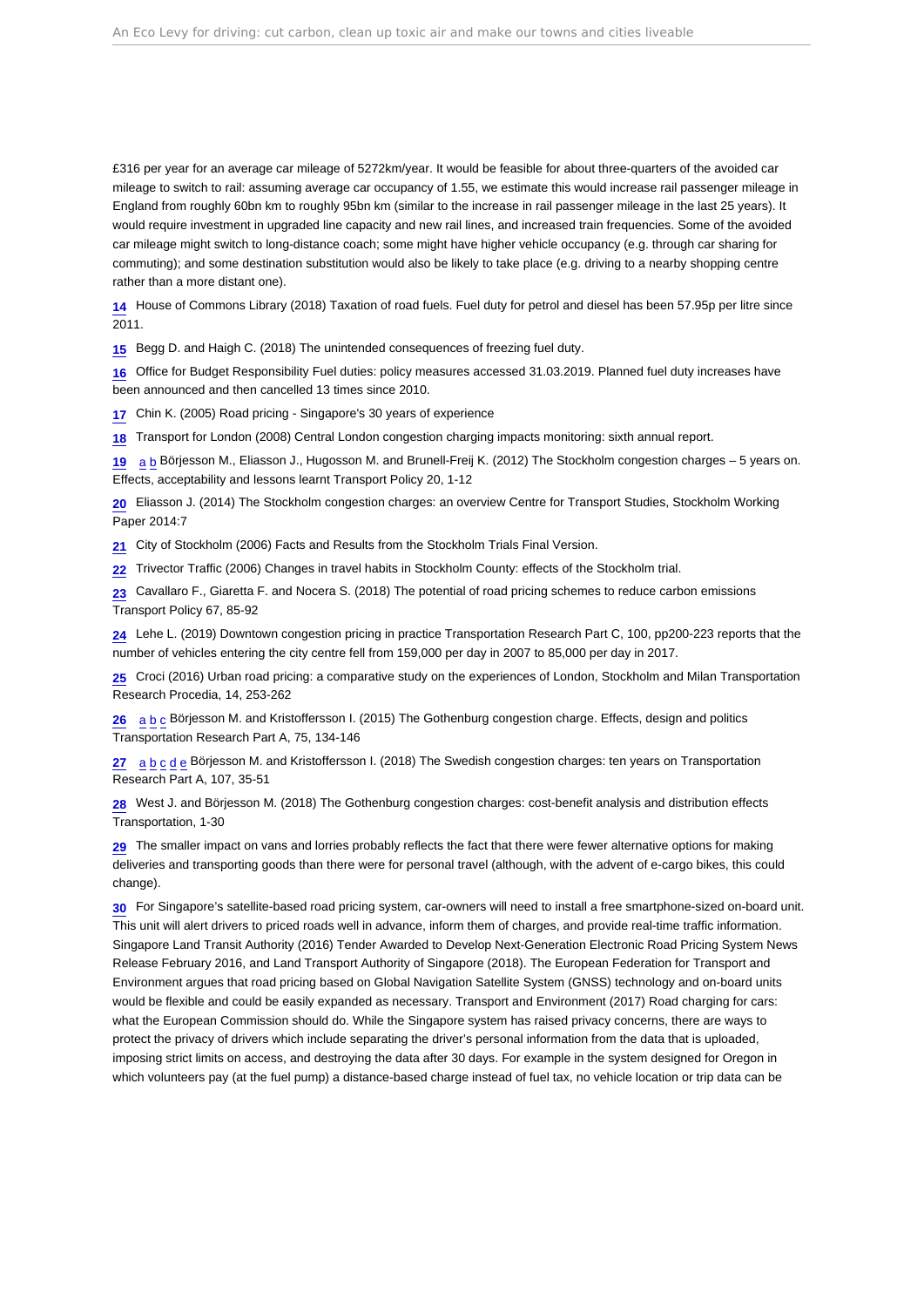<span id="page-15-0"></span>stored or transmitted, and the only data stored centrally is vehicle identification, zone mileage totals for each vehicle and the amount of fuel purchased. The Council of State Governments (2010) Vehicle Miles Traveled Fees.

[31](#page-6-0) Rogers B. (2019) London's ultra low emission zone is radical, if a little retro article in OnLondon; Barrett S., Wedderburn M. and Belcher E. (2019) Green Light: next generation road user charging for a healthier, more liveable London

[32](#page-6-0) [a](#page-6-0) [b](#page-10-0) Danielis R., Rotaris L., Marcucci E. and Massiani J. (2012) An economic, environmental and transport evaluation of the Ecopass scheme in Milan: three years later

[33](#page-6-0) Transport for London (2006) Four year programme for applying future net proceeds

[34](#page-7-0) Transport for London (2004) Central London congestion charging impacts monitoring: second annual report

[35](#page-7-0) MORI (2004) Central London congestion charge social impacts surveys 2002, 2003 Report for TfL

[36](#page-7-0) Transport for London (2005) Central London congestion charging impacts monitoring: third annual report

[37](#page-7-0) [a](#page-7-0) [b](#page-8-0) Eliasson J. and Jonsson L. (2011) The unexpected 'yes': explanatory factors behind the positive attitudes to congestion charges in Stockholm Transport Policy 18(4), 636-647

[38](#page-7-0) There was a similar pattern with the workplace parking levy in Nottingham: significant business and media opposition before it came in, with businesses threatening to leave the city, which melted away once the levy had been introduced and the benefits were apparent.

[39](#page-8-0) Mattioli G. (2016) Transport needs in a climate-constrained world. A novel framework to reconcile social and environmental sustainability in transport Energy Research and Social Science, 18, 118-128

[40](#page-8-0) [a](#page-8-0) [b](#page-8-0) Transek (2006) Equity Effects of the Stockholm Trial

[41](#page-8-0) [a](#page-8-0) [b](#page-10-0) Hensher D. and Li Z. (2013) Referendum voting in road pricing reform: a review of the evidence Transport Policy 25, 186-197

[42](#page-8-0) Duncan D., Nadella V., Giroux S., Bowers A. and Graham J. (2017) The road mileage user-fee: level, intensity and predictors of public support Transport Policy 53, 70-78

[43](#page-8-0) [a](#page-8-0) [b](#page-8-0) Vonk Noordegraaf D., Annema J. and van Wee B. (2014) Policy implementation lessons from six road pricing cases Transportation Research Part A, 59, 172-191

[44](#page-8-0) Hansla A., Hysing E., Nilsson A. and Martinsson J. (2017) Explaining voting behaviour in the Gothenburg congestion tax referendum Transport Policy 53, 98-106

[45](#page-8-0) BMRB and UWE (2007) Public acceptability of road pricing Report for DfT

[46](#page-8-0) Mobility Pricing Independent Commission (2018) Metro Vancouver Mobility Pricing Study.

[47](#page-8-0) [a](#page-8-0) [b](#page-9-0) Sørensen C., Isaksson K., Macmillen J., Akerman J. and Kressler F. (2014) Strategies to manage barriers in policy formulation and implementation of road pricing packages Transportation Research Part A, 60, 40-52

[48](#page-9-0) Odeck J. and Kjerkreit A. (2010) Evidence on users' attitudes towards road user charges – a cross-sectional survey of six Norwegian toll schemes Transport Policy 17(6) 349-358

[49](#page-9-0) Ieromonachou P. and Warren J. (2006) A strategic niche analysis of urban road pricing in the UK and Norway

[50](#page-9-0) BVRLA (2019) Road to Zero: time to shift gear on tax

[51](#page-9-0) A report for the Independent Transport Commission calculated that a revenue-neutral road pricing scheme in which charges for driving were offset by reductions in the cost of fuel would cut congestion in urban areas, but would result in an increase in traffic in rural areas of 26%. Glaister G. and Graham D. (2006) Road Pricing in Great Britain: winners and losers: technical report.

[52](#page-10-0) Eliasson J. (2014) The role of attitude structures, direct experience and reframing for the success of congestion charging Transportation Research Part A 67, 81-95

[53](#page-10-0) The British Social Attitudes Survey provides some interesting additional evidence. For example, 61% of people agree / strongly agree that everyone should reduce their car use for the sake of the environment, while only 11% disagree / strongly disagree (ATT0332). Similarly, 63% believe exhaust fumes from traffic in towns and cities are a serious / very serious problem, and only 37% believe this is not a very serious problem / not a problem at all (ATT0339). There is also concern about